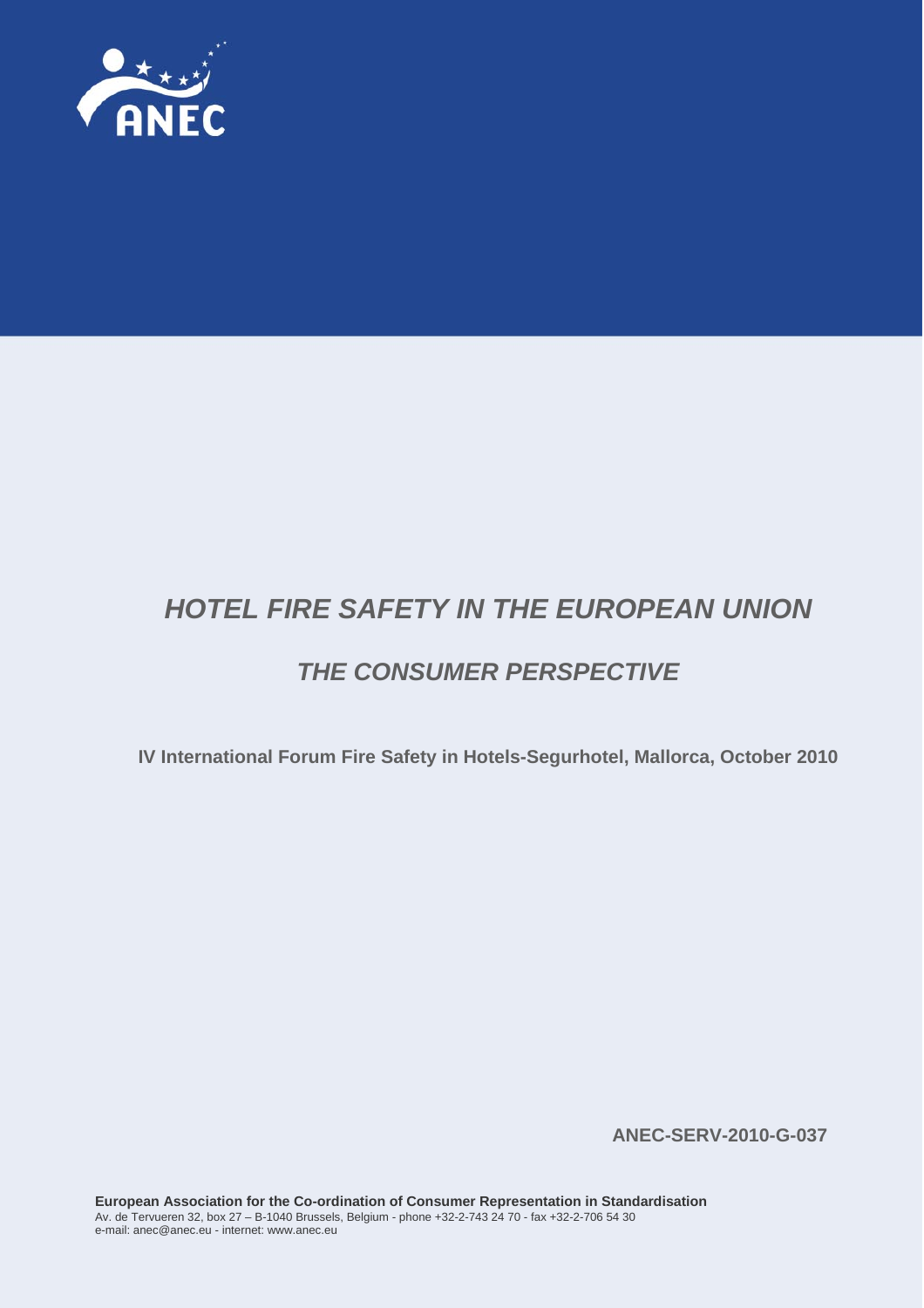

## **List of Contents**

| 1. Relevant trends & consumer concerns in the EU accommodation sector 3  |
|--------------------------------------------------------------------------|
|                                                                          |
|                                                                          |
|                                                                          |
|                                                                          |
| 4. Protecting consumers' safety is an investment for hotel industry 6    |
| ANNEX - ANEC's involvement in longstanding discussions at European level |
|                                                                          |
|                                                                          |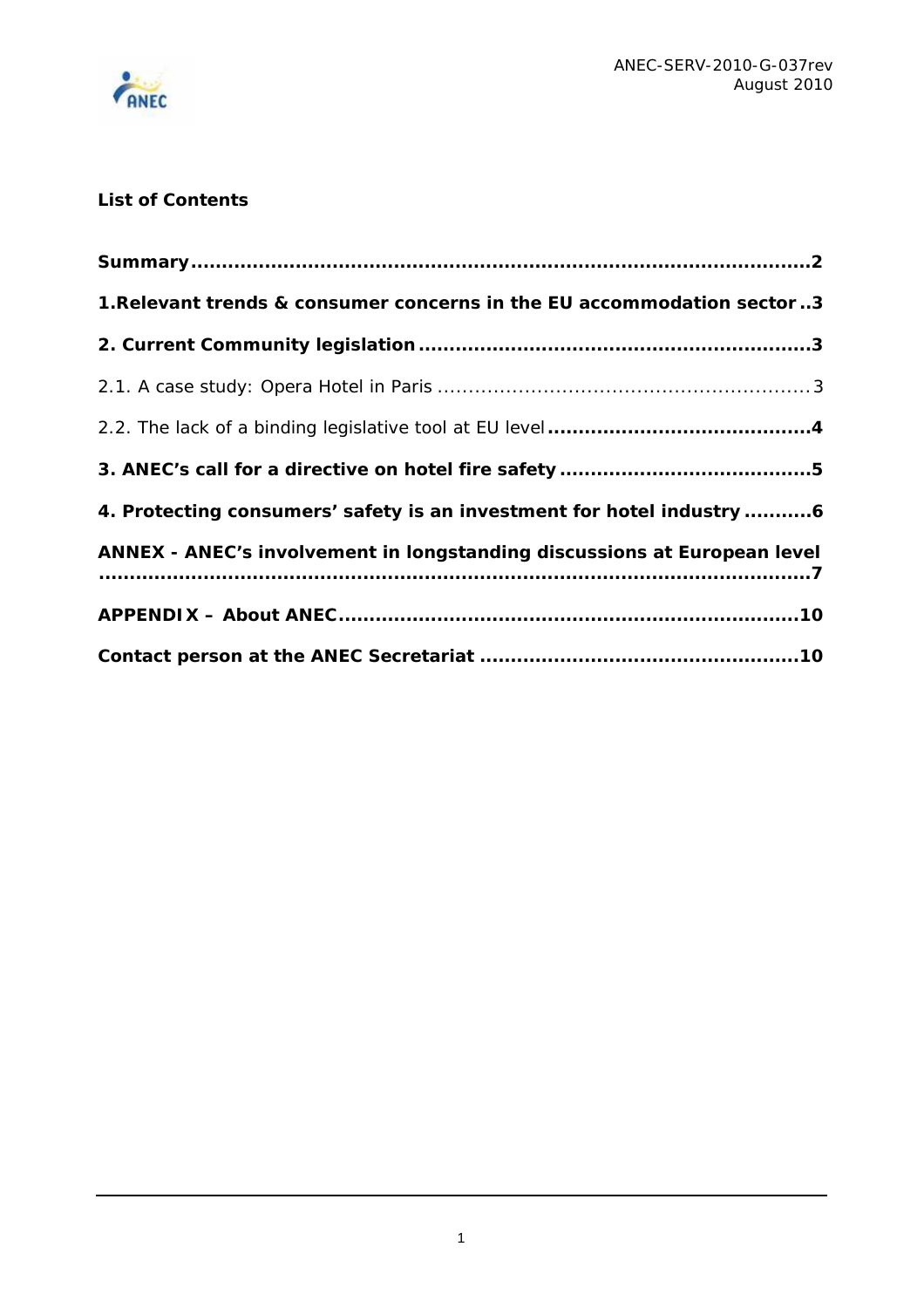<span id="page-2-0"></span>

## **Summary**

Hotel safety is an issue of fundamental importance from a consumer perspective. Many consumers take it for granted when travelling, expecting a similar standard of safety from one Member State to another. Regrettably, this is not the case. Hotel fires pose a particular risk to the safety of consumers, risk which ANEC believes can be much reduced through stronger and more harmonised European regulation.

Our experience over a number of years indicates that non-binding documents have proved insufficient to achieve a common, acceptable, minimum level of fire safety in hotels. We therefore call for a binding, legislative instrument on fire safety in hotels where the use of standards could be made to specify detailed requirements. A new EU directive on fire safety in hotels shall:

- 1. extend scope to cover establishments offering accommodation to less than 20 guests
- 2. apply to all establishments (existing and new)
- 3. put emphasis on fire safety management, emergency planning, staff training
- 4. put particular emphasis on needs of persons with disabilities

In this paper we give an overview of consumer concerns and ANEC involvement in the debates around the need for progress in hotel fire safety in the EU area. We also highlight how a directive on hotel fire safety would be of benefit both for consumers and accommodation providers.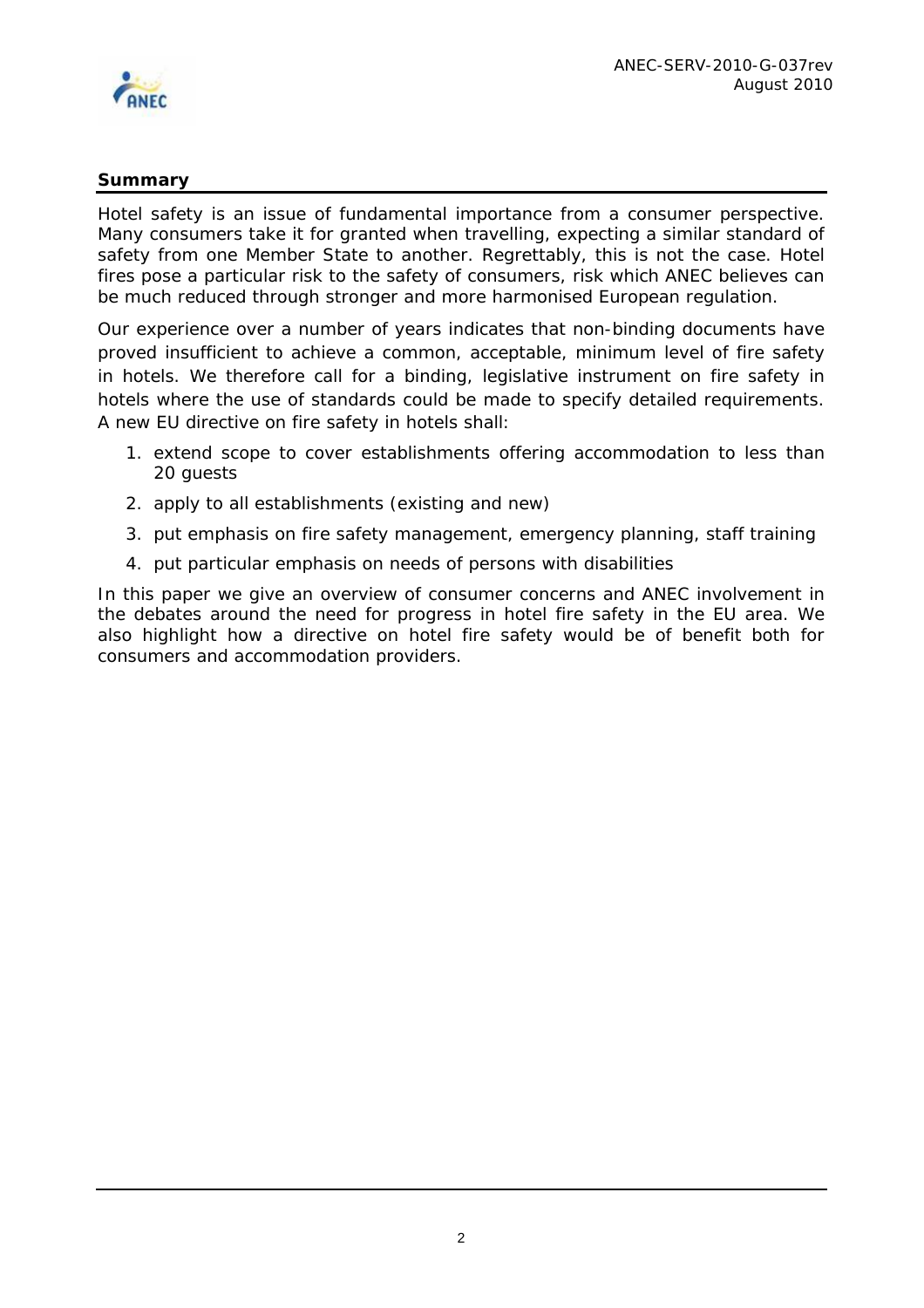<span id="page-3-0"></span>

#### **1. Relevant trends & consumer concerns in the EU accommodation sector**

Europe is the largest tourism destination in the world, according to data from Eurostat and the WTO. Europe received 40% of the world international arrivals<sup>[1](#page-3-1)</sup> in 2008 and these are estimated to increase in future. EU tourists account for 90% of this total<sup>[2](#page-3-2)</sup>.

Thanks to the free movement of citizens in the Single European Market and trends, such as increased access to internet bookings and budget travel, it has become far easier for European consumers to travel from one EU country to another.

In 2009, hotels and similar establishments hosted nearly 1.5 billion nights in the EU 27 area². The accommodation sector is almost exclusively dominated by SMEs and especially micro-enterprises employing fewer than 10 people. This group accounts for at least 75% of the industry. In countries such as the Czech Republic, Greece and Poland, the share of micro-enterprises exceeds 90% $^3$  $^3$ .

When choosing a hotel, consumers tend to take into account location, amenities, quality of food and value for money. Whether a safe escape can be made in case of fire is not uppermost in most people's minds as consumers expect a high level of fire safety in every hotel they say in. However, hotel safety measures differ widely among EU countries. Even in the same country, the degree of safety offered depends on the size of the hotel and its year of construction. A common minimum level of safety throughout the European Union has not yet been achieved.

Although complete and comparable data at the EU level on the number of hotel fire accidents and casualties is not available, data from the UK shows that there were approximately 2000 fires in 'hotels, boarding houses, hostels and similar', both in  $2006$  and  $2007^4$  $2007^4$ .

The incidence of hotel fires must be considered alongside the ageing of the broader European population. In terms of fire safety, few hotels are currently taking the particular needs of older or physically impaired people systematically into account.

#### **2. Current Community legislation**

 $\overline{a}$ 

#### *2.1. A case study: Opera Hotel in Paris*

The case study below shows how one of the deadliest hotel fires in Europe in recent years (Paris, 2005) happened in a hotel considered to be abiding by existing laws and regulations.

In 2005, a devastating fire at the Opera hotel, in the centre of Paris, killed 25 people, including 11 children. More than 40 people were injured. There were many causes of this tragedy:

<span id="page-3-1"></span><sup>&</sup>lt;sup>1</sup> "International tourist arrivals" includes non-EU tourists as well as EU tourists who visit a country other than their residence country

<span id="page-3-2"></span> $2$  European Commission Discussion Document and Communication "Europe, top tourist destination in the world – a new political framework for European Tourism"

<span id="page-3-3"></span><sup>&</sup>lt;sup>3</sup> Study on Competitiveness of the EU tourism industry, Ecorys, 2009

<span id="page-3-4"></span><sup>4</sup> Communities and Local Government, Fire Statistics, United Kingdom hotels, boarding houses, hostels and similar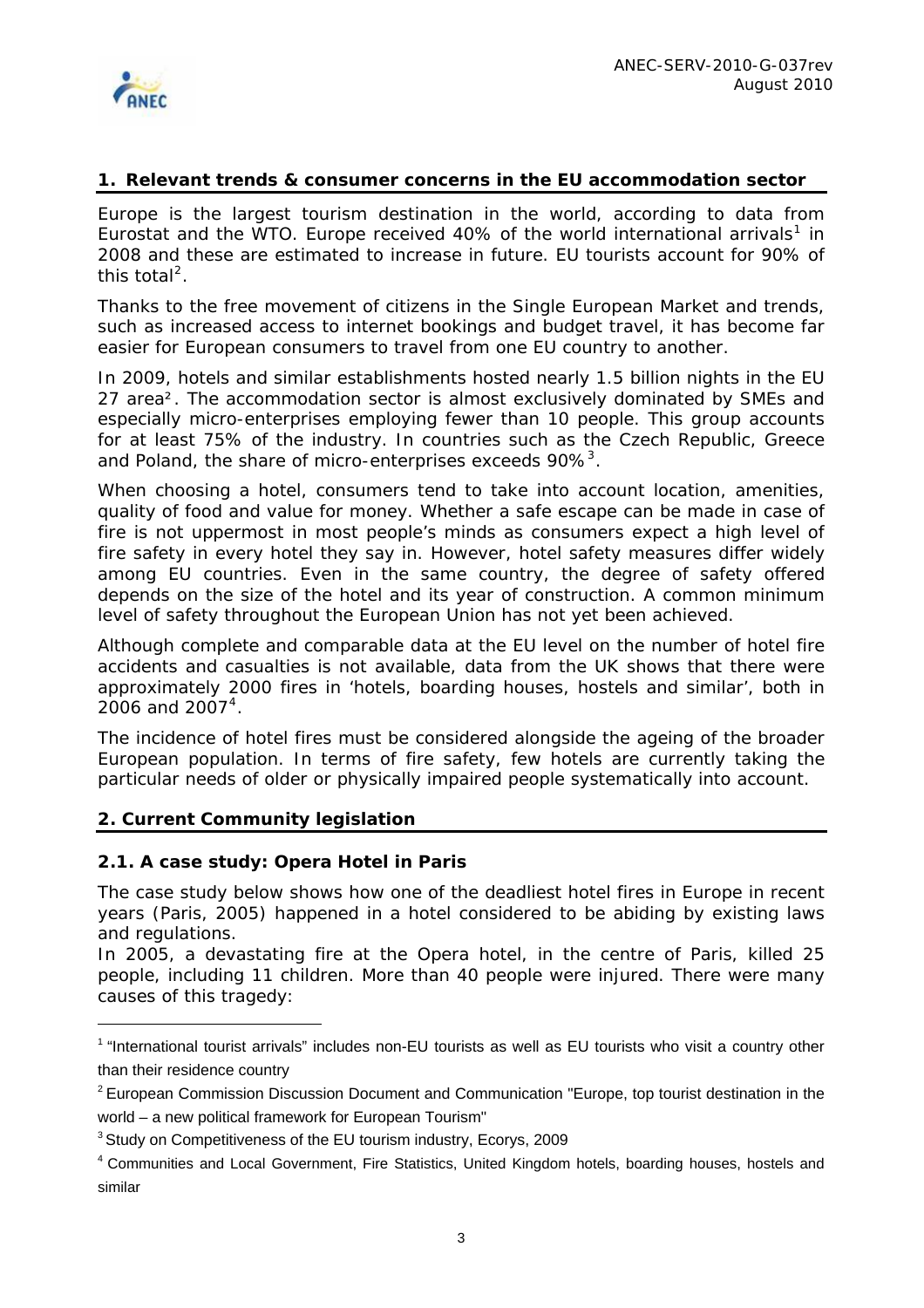



- Serious breaches of safety obligations;
- The rental of rooms without windows where many victims died;
- Overcrowding of the hotel;
- Unqualified hotel staff;
- Changes to the hotel premises without planning permission;
- Lax controls by the administrative authorities,
- The permanent obstruction of the only staircase.

Several of these causes could have probably been avoided if attention had been paid to existing rules. However, the hotel had been checked only one month before the accident and all fire safety equipment was considered satisfactory. The Deputy Director for Public Safety (Prefecture of Police, Paris) revealed<sup>[5](#page-4-0)</sup> after the accident that the hotel concerned was officially considered safe because it was abiding by the laws and applicable standards. Being an old hotel, it was not required to apply regulations demanding fire resistant doors (for example), nor was it illegal to have guests in rooms without windows.

Following this tragedy, new rules for hotel fire safety<sup>[6](#page-4-1)</sup> were adopted in France in 2006, with a view to their entry into force by 2011. Given these measures were considered by the industry to be too drastic to be implemented within the transition period, in July 2010, the French ministry for tourism proposed to postpone the date of entry into force to 2015, the same year rules for the accessibility of public places<sup>[7](#page-4-2)</sup> will be applicable. This means consumers would be exposed to inadequate levels of fire safety for no fewer than 11 years after the Paris fire.

It is clear there is need for collation of statistics on fires in hotels and tourist accommodation at European level and for records to be kept by hotels. However, a lack of statistics should not be an excuse for delaying action until further deaths occur.

This case study shows how insufficient and inadequate existing laws and regulations in Europe are and demonstrates the need to set a common minimum acceptable level of fire safety in European hotels*.* 

## *2.2. The lack of a binding legislative tool at EU level*

At the moment, there is no up-to-date European reference document on fire safety in hotels, nor is there a 'General Service Safety Directive' which would serve as an overarching instrument for service safety in Europe, as is the case for products.

When adopted over 20 years ago, the aim of Council Recommendation 86/666/EEC on fire safety in hotels was to define clear, minimum safety standards for all hotels

 $\overline{a}$ 

<span id="page-4-0"></span><sup>&</sup>lt;sup>5</sup> Interview on France 2 'Complément d'enquête', 23 May 2005

<span id="page-4-1"></span> $6$  Decree of 24 July 2006 concerning the approval of various provisions supplementing and amending regulation against the risk of fire and panic in establishments receiving public (small hotels)

<span id="page-4-2"></span> $^7$  law of 11 February 2005 "for equal rights and opportunities" of people with disabilities, introducing a series of measures regarding accessibility sites receiving public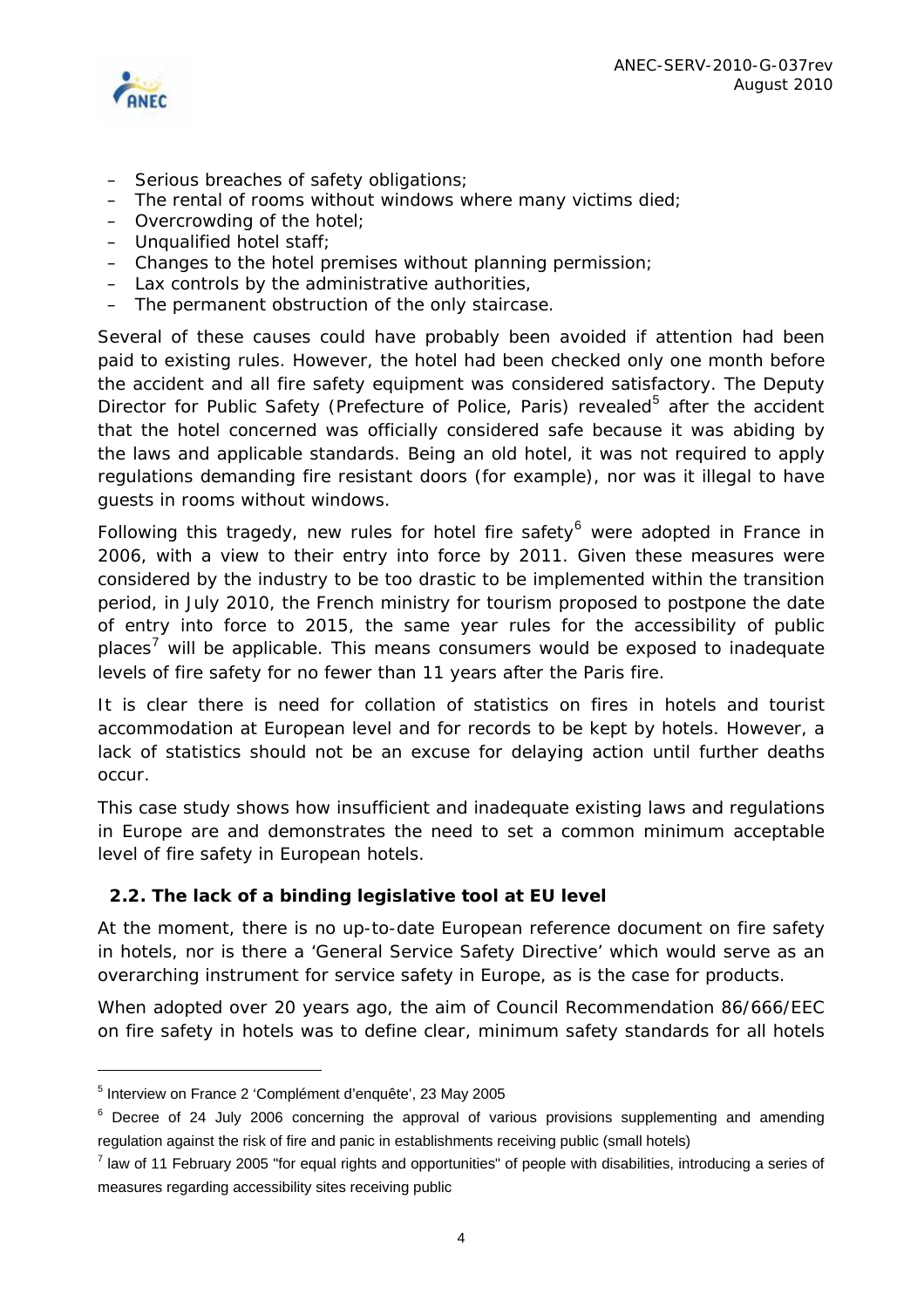<span id="page-5-0"></span>

in the EU. As concluded in the 2001 Commission Report<sup>[8](#page-5-1)</sup> and the 200[9](#page-5-2) FTO<sup>9</sup> study: *Analysis of the implementation of existing regulations on fire safety in tourist accommodation,* this objective has not been achieved, particularly as some Member States have chosen to apply the provisions only to new or renovated hotels.

It is clear Council Recommendation 86/666/EEC, including its technical annex, no longer offers minimum, state-of-the-art safety standards for hotel accommodation. Moreover, considering the failure of this non-binding instrument to ensure a common minimum level of safety in hotels, ANEC believes there is urgent need for a stronger European instrument, namely a Directive on fire safety in hotels. Not only would a European Directive in this field bring true benefits to consumers, but such an instrument would also be flexible enough to take into account the vast range of hotel types and sizes. Negligence should be reduced as far as possible. Thus effective enforcement and the monitoring of the enforcement of legislation are essential.

## **3. ANEC's call for a directive on hotel fire safety**

All consumers are entitled to benefit from a minimum standard of safety throughout Europe, and hotels need to be provided with reference to good practices in order to achieve this. The requirements we are seeking are not meant to create an obstacle to hotels but support to the efforts they make.

ANEC calls for legislation that covers emergency planning, fire safety management, and staff training and awareness, i.e. on issues which can be addressed in new and old hotels, irrespective of size. The measures that would result from such legislation are probably already in place in hotels that are genuinely safe.

In order to improve consumer protection, while noting the increasing number of consumers with disabilities, ANEC recommends four changes be incorporated into a revised legislative instrument, taking the current Recommendation as the basis:

- 1. The scope should be extended to include establishments of fewer than 20 guests. Most consumers would be unsettled to discover they may be less well protected in a small holiday hotel than a large hotel complex.
- 2. The instrument should apply to **all hotels**, existing, renovated and new.
- 3. **More emphasis should be placed on emergency planning, fire safety management, staff training and awareness**. Less emphasis should be placed on constructional features: these would be better addressed either in legislation (e.g. the Construction Products Directive) or European Standards.
- 4. Finally, **far more attention should be given to the measures taken to ensure the safety of persons with disabilities**. Particular examples are:

 $\overline{a}$ 

<span id="page-5-1"></span><sup>&</sup>lt;sup>8</sup> Report from the Commission on the application of the Council Recommendation on fire safety in existing hotels (86/666/EEC), 27 June 2001, COM(2001) 348final

<span id="page-5-2"></span><sup>&</sup>lt;sup>9</sup> Federation of Tour Operators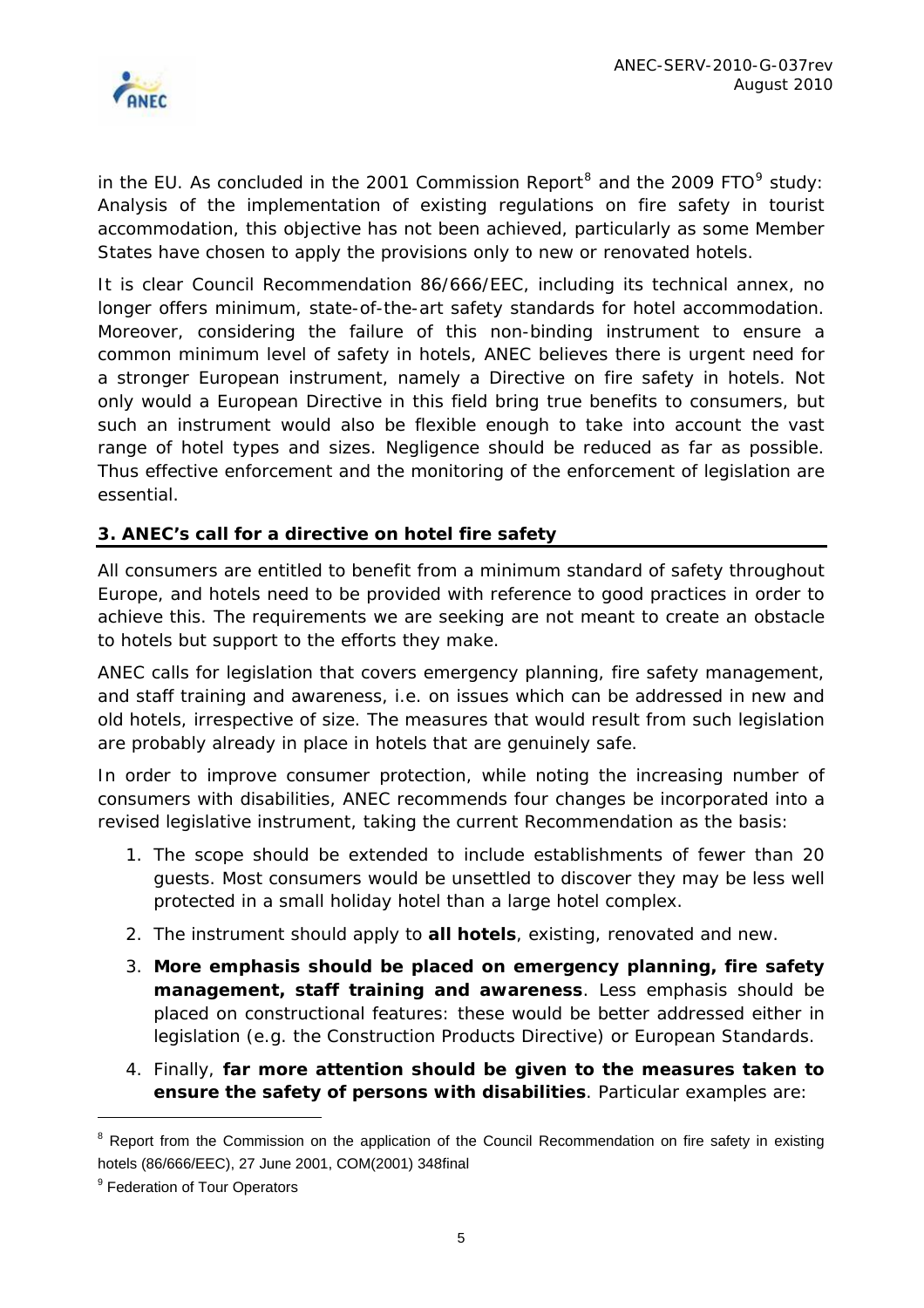<span id="page-6-0"></span>

 $\overline{a}$ 

- The simple measure of ensuring that alarms and safety signs can be understood by people with visual or hearing impairment (e.g. vibrating alarms to be placed under pillows).
- An obligation on hotel staff to show the emergency exit routes to all guests with disabilities, especially those travelling alone.
- Training on customer care for staff, including disability awareness.
- The designation of 'refuge areas' for wheelchair users and others with reduced mobility.
- Regular audits of hotel accessibility.

European standards should play a role in underpinning the legislation and specifying technical requirements when needed. Apart from acknowledging the need for a European directive, ANEC agrees with the Federation of Tour Operators on the need for the European Commission to collate statistics on fires in European tourist accommodation and to contract a reputable, experienced fire safety engineering organisation to study the level of fire safety in tourist accommodation in the EU Member States.

In the **Annex** below, further details are given on ANEC's position and involvement in longstanding discussions at the European level on the need for progress in hotel fire safety in the EU.

## **4. Protecting consumers' safety is an investment for hotel industry**

ANEC does not question, nor wants to reduce, the diverse nature of establishments within individual Member States, but we are convinced that universal basic safety requirements are essential and can be identified.

Ensuring consumers benefit from safe services when in tourist accommodations must be achieved if Europe is to keep its leading position as a tourist destination and remain competitive. Safety should be recognised as an added value for the EU tourism industry. Hotels generate returns on their investment in safety measures. Moreover, the European population as a whole is ageing. This older population may have considerable purchasing power and be likely to travel for reasons of tourism. Consequently, there will be even greater reason for accessibility to be considered by tourism service providers. Safe, accessible tourism services benefit all tourists and can increase profitability of the service provider, regardless of the size of the provider, and give companies a competitive advantage<sup>[10](#page-6-1)</sup>.

As the tourism industry comprises SMEs for the most part, it is essential any future legislation reflects the ability of small businesses to meet its requirements.

<span id="page-6-1"></span><sup>&</sup>lt;sup>10</sup> See also Preliminary ANEC position paper on Consumer Requirements in Tourism Services (ANEC-SERV-2010-G-010)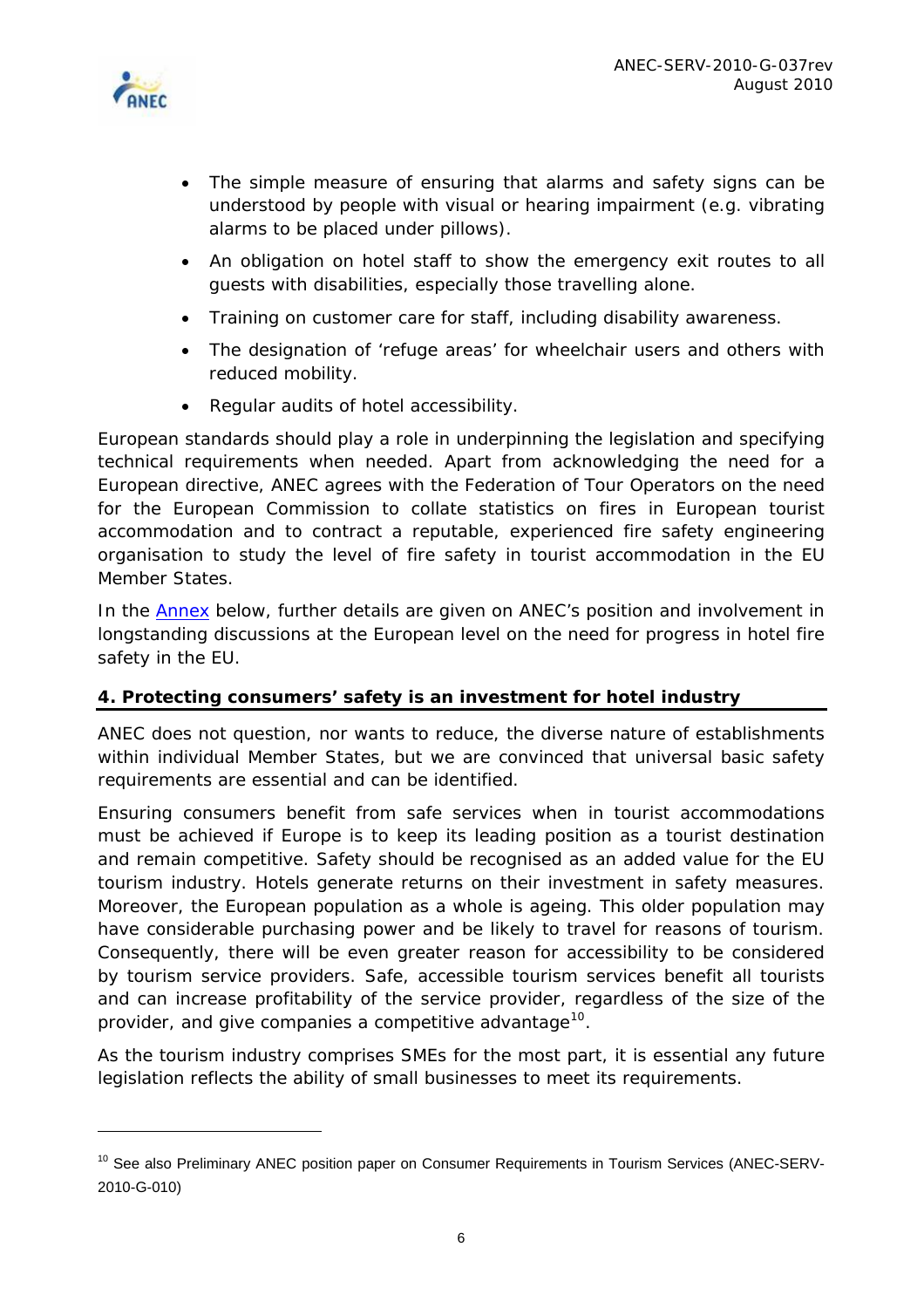<span id="page-7-0"></span>

 $\overline{a}$ 

**Having a minimum acceptable level of (hotel) service safety throughout the European Union will bring benefits both to consumers and the tourism**  industry. It will allow consumers from around the world to make comparisons and informed choices among tourism services and ensure that European services can meet their expectations.

We believe it is high time to ensure standards are raised to the level able to meet the expectations of European consumers and to reduce the number of fatalities in hotel fires.

### *ANNEX -* **ANEC's involvement in longstanding discussions at European level**

For several years, ANEC has taken part in discussions at European level on possible means to improve the level of hotel fire safety.

In 2004, ANEC commented on the *European Commission Working Document E – Fire Safety in Existing Hotels[11](#page-7-1).* We drew the attention of the Commission Consumer Safety Working Party in particular to the lack of reference in the Recommendation on the protection of guests with disabilities. ANEC had previously welcomed the European Parliament Resolution of 4 May 1994 which called on the Commission to propose a Directive on fire safety in hotels.

In 2006, following several Parliamentary questions on hotel fire safety, a dialogue between the Commissioner for Consumer Affairs and European Parliament opened to discuss policy options. In response to a request from DG SANCO for views on the revision of Council Recommendation 86/666/EEC, ANEC called on the Commission to **propose a Directive on fire safety in hotels**, based on revised provisions and the guidelines of the 1986 Recommendation. In particular, ANEC stressed that the revised instrument **should take the needs of people with disabilities better into account by revising the existing emergency planning, staff training and fire safety management provisions. Finally, we asked that the scope of the current instrument be broadened to cover smaller establishments**.

Moreover, further to the *conclusions of the EU expert group meeting on fire safety in hotels in 2006*[12](#page-7-2), ANEC noted its lack of support for the option of finalising the technical guidelines of the Recommendation through a CEN Technical Report. ANEC stressed such a voluntary measure would not be robust enough to reduce the risks related to hotel fires and do little to increase consumer confidence and protection. However, we do believe voluntary standards (such as those developed by CEN) have a role to play in supporting a legislative framework by providing the more technical specifications and requirements.

<span id="page-7-1"></span><sup>&</sup>lt;sup>11</sup> ANEC comments on the European Commission Working Document E - Fire Safety in Existing Hotels (ANEC/2004/COORD/034)

<span id="page-7-2"></span><sup>12</sup> EU expert group meeting on fire safety in hotels on 27 April 2006, final report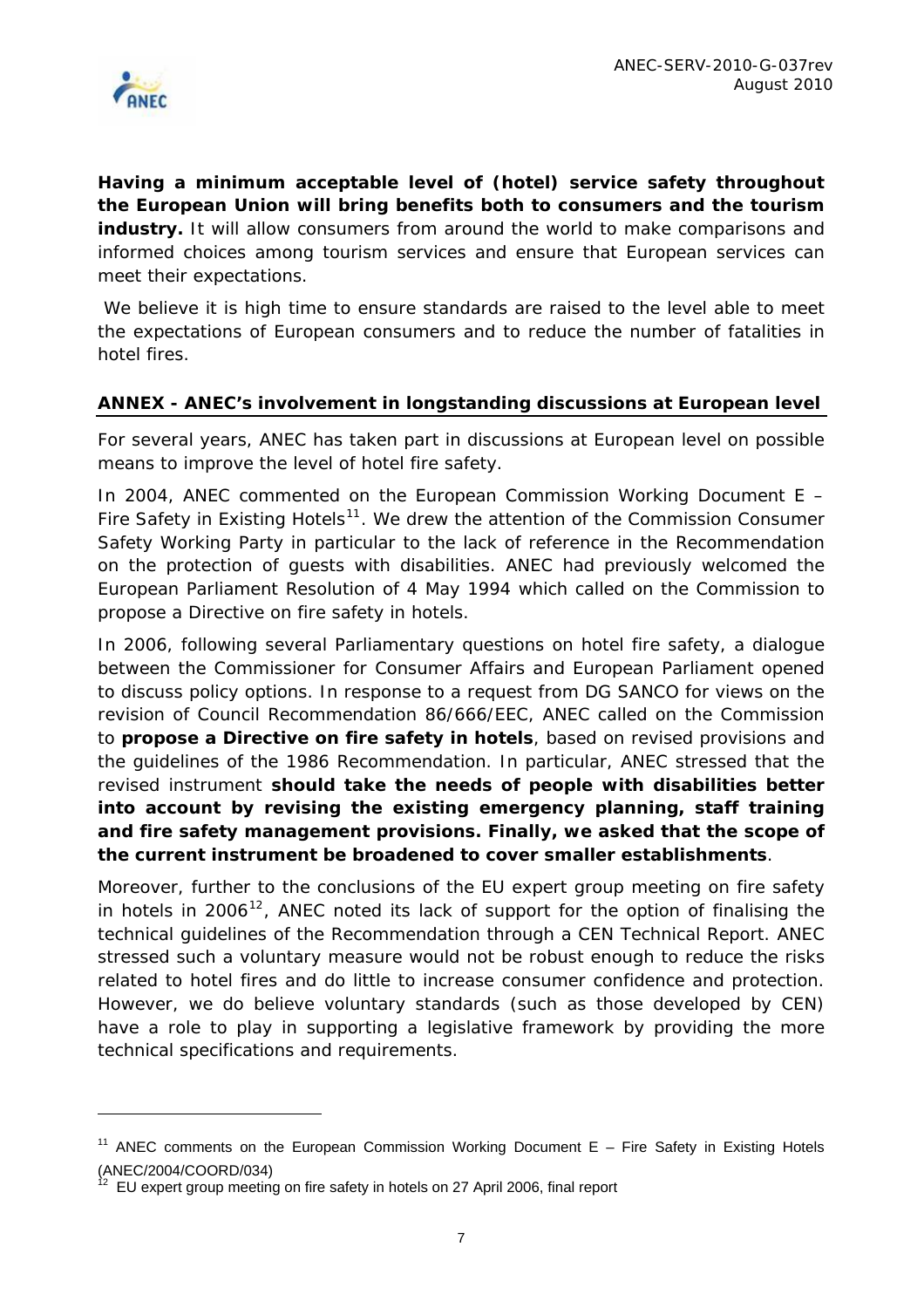

 $\overline{a}$ 

In September 2008, ANEC was asked for its views for the Parliamentary study<sup>[13](#page-8-0)</sup> on the topic. We stressed our wish for a Directive, able to deal more broadly with fire safety in hotels and addressing all establishments, irrespective of size or age. The results of the study showed all stakeholders agreed that safety management, staff training and emergency procedures should be improved in European hotels.

## *HOTREC voluntary charter on hotel fire safety in Europe*

In 2009, as no consensus had been reached on the revision of Recommendation 86/666/EEC, the discussion on possible legislative proposals was put on hold and HOTREC (a European association of hotels and restaurants) began developing a Charter on fire safety in European hotels.

Under the umbrella of HOTREC, a working group from the hotel industry was set up. In addition, a Stakeholder Consultative Committee including MEPs, Commission representatives, tour operators, trade unions, insurers, travel agents and others was created to give feedback on the *Charter on Hotel Fire Safety and Management, Buildings and Systems (MBS) Methodology* developed by the working group.

ANEC participated in the Stakeholder Consultative Committee and contributed<sup>[14](#page-8-1)</sup> to the drafts. These contributions reflected the elements we would want to see in a future legislative instrument. We welcomed revision of the first drafts of the Charter and Methodology to address some of our preliminary comments. However, we and other stakeholders deplored both the proposed *voluntary* nature of the Charter and its application to national associations rather than individual hotels. As neither the Charter nor the Methodology aimed beyond existing national regulations, it was also far from clear how a high level of fire safety would be assured in areas of no or little regulation, or a consistent safety level across Europe achieved. We expressed concern at the vagueness of several key safety requirements and the lack of a way to monitor implementation of the Charter or Methodology. Despite these criticisms, the fundamental flaw was that the initiative would cover only HOTREC members: it could not embrace all hotels as would a legislative instrument.

At the November 2009 meeting of its General Assembly, HOTREC members once again did not agree to individual hotels being asked to commit to the Charter, despite the requirements of the Charter not being particularly demanding and going no further than regulatory practice in some Member States.

At the beginning of 2010, the proposed Charter was deleted by HOTREC members. Although the Methodology was published, it is merely guidance which HOTREC does not intend to impose on hoteliers, nor wishes to see invoked against an individual

<span id="page-8-0"></span><sup>&</sup>lt;sup>13</sup> IP/A/IMCO/ST/2008-15 European Parliament study on Hotel Safety, 2008

<span id="page-8-1"></span><sup>&</sup>lt;sup>14</sup> Preliminary ANEC comments on HOTREC Hotel Fire Safety Charter and Methodology (Ref.: ANEC-SERV-2009-G-024rev and Further ANEC comments on HOTREC Hotel Fire Safety Charter (Ref.: ANEC-SERV-2009- G-049)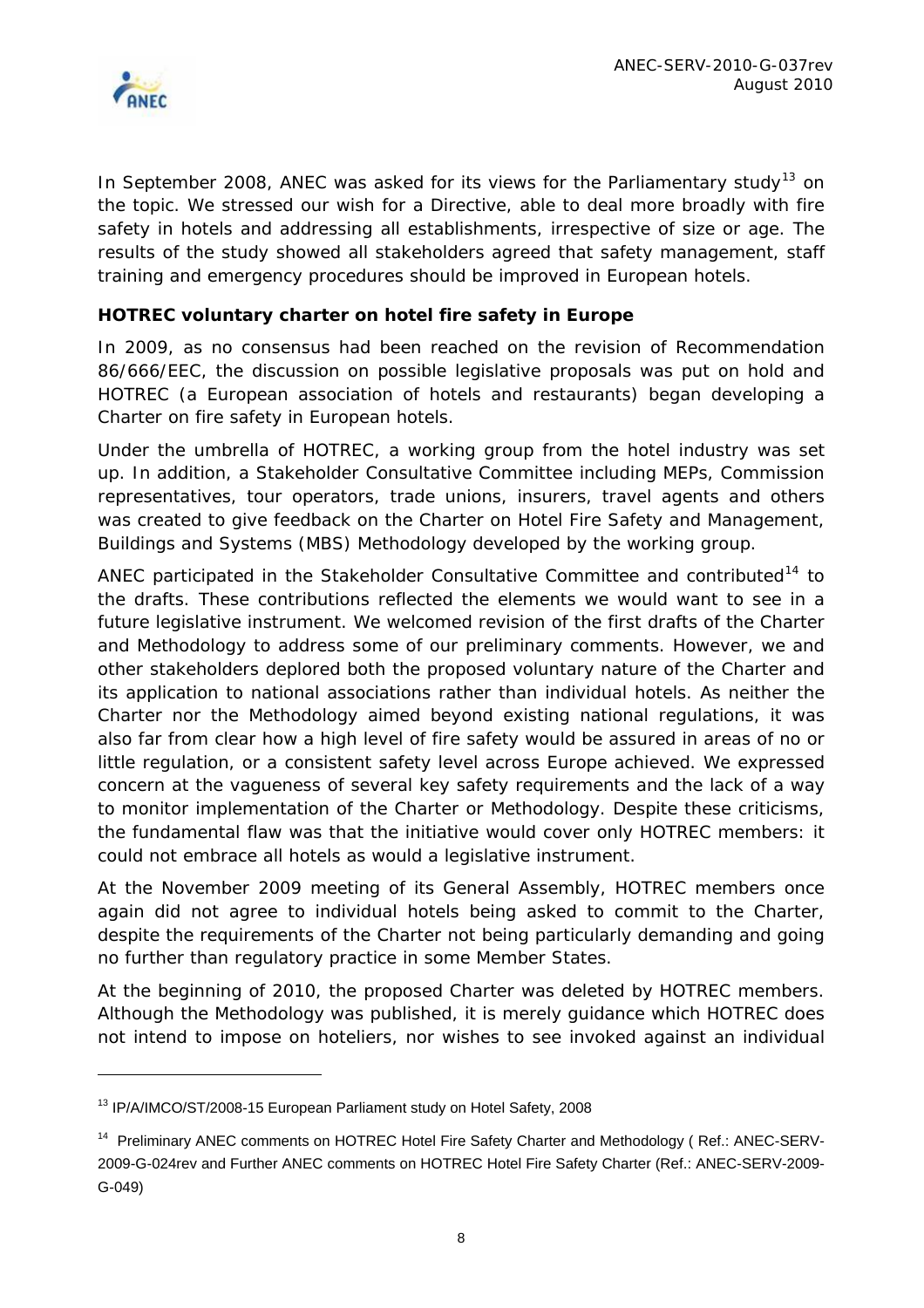

hotel or national trade association. Although some national trade associations are willing to work with the guidance document and to encourage its use in hotels, we believe its success in improving hotel fire safety will be limited. We do not consider the Methodology provides enough details to help hotels - especially smaller ones achieve notable improvements without the support of consultants.

ANEC does recognise the efforts made by the HOTREC working group to consider the views of all stakeholders in the drafting of the Charter and the Methodology and understands that extending the signature of the Charter to individual hotels would have been a difficult political issue for HOTREC. However, without this prerequisite, the effectiveness of the Charter was always going to be extremely limited. Nor can we overlook the many hotels outside the HOTREC membership that would not have been covered by the Charter or the Methodology.

The failure of the HOTREC initiative again demonstrates the need for a legislative instrument, such as a Directive, supported by formal European Standards.